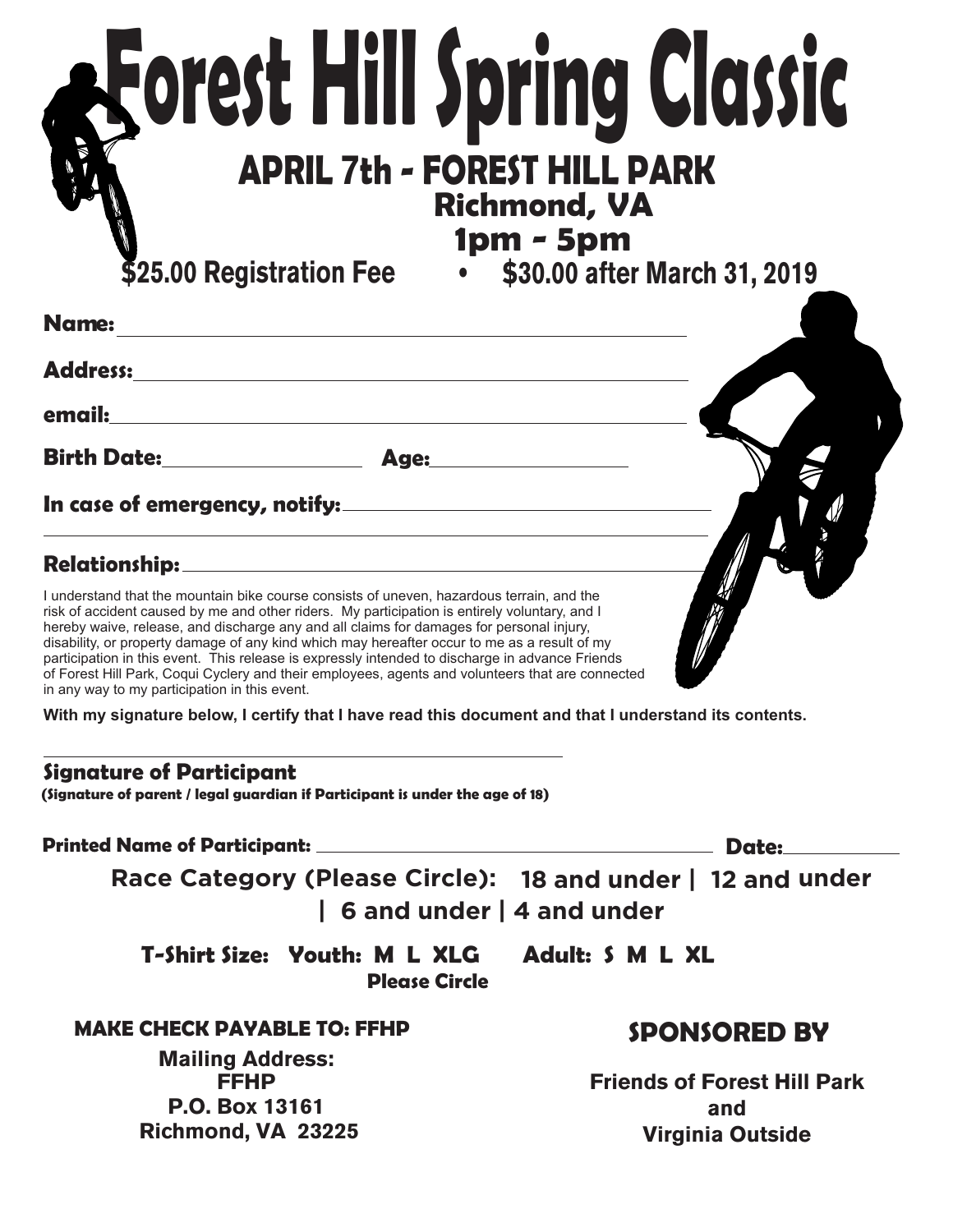**Virginia Fishing Adventures/ Virginia Outside LLC.**

**Outside** Risk Acknowledgement Go outside and play!

Please Read Carefully Before Signing

In consideration for my being permitted to participate in the activities of VIRGINIA FISHING ADVENTURES LLC, NC OUTSIDE, PADDLE FISH OUTSIDE ADVENTURES, and VIRGINIA OUTSIDE I acknowledge the following:

 I acknowledge that fishing, boating, hiking and mountain biking have inherent risks, hazards, and dangers for anyone, that cannot be eliminated, particularly in a wilderness environment. **I UNDERSTAND THAT THESE RISKS, HAZARDS, AND DANGERS INCLUDE WITHOUT LIMITATION:**

 1. Water hazards in boating and wading in rivers and ponds including drowning and exposure to water born illness

- 2. Hiking in rugged country
- 3. Injuries from fishing equipment and other participants
- 4. Encounters with wildlife, animals, and insects
- 5. Temperature extremes

 6. Inclement weather conditions and unavailability of immediate medical attention in the wilderness in case of injury.

7.Falling from a mountain bike

I understand the risks, hazards, and dangers of fishing, and other outdoor activities and have had the opportunity to discuss them with VIRGINIA FISHING ADVENTURES LLC and VIRGINIA OUTSIDE. I understand these activities may require good physical conditioning and a degree of skill and knowledge. I believe I have that good physical conditioning and the degree of skill and knowledge necessary for me to engage in these activities safely. I understand that I have responsibilities. My participation in this activity is purely voluntary. No one is forcing me to participate and I elect to participate in spite of the risks. **I AM VOLUNTARILY USING THE SERVICES OF VIRGINIA**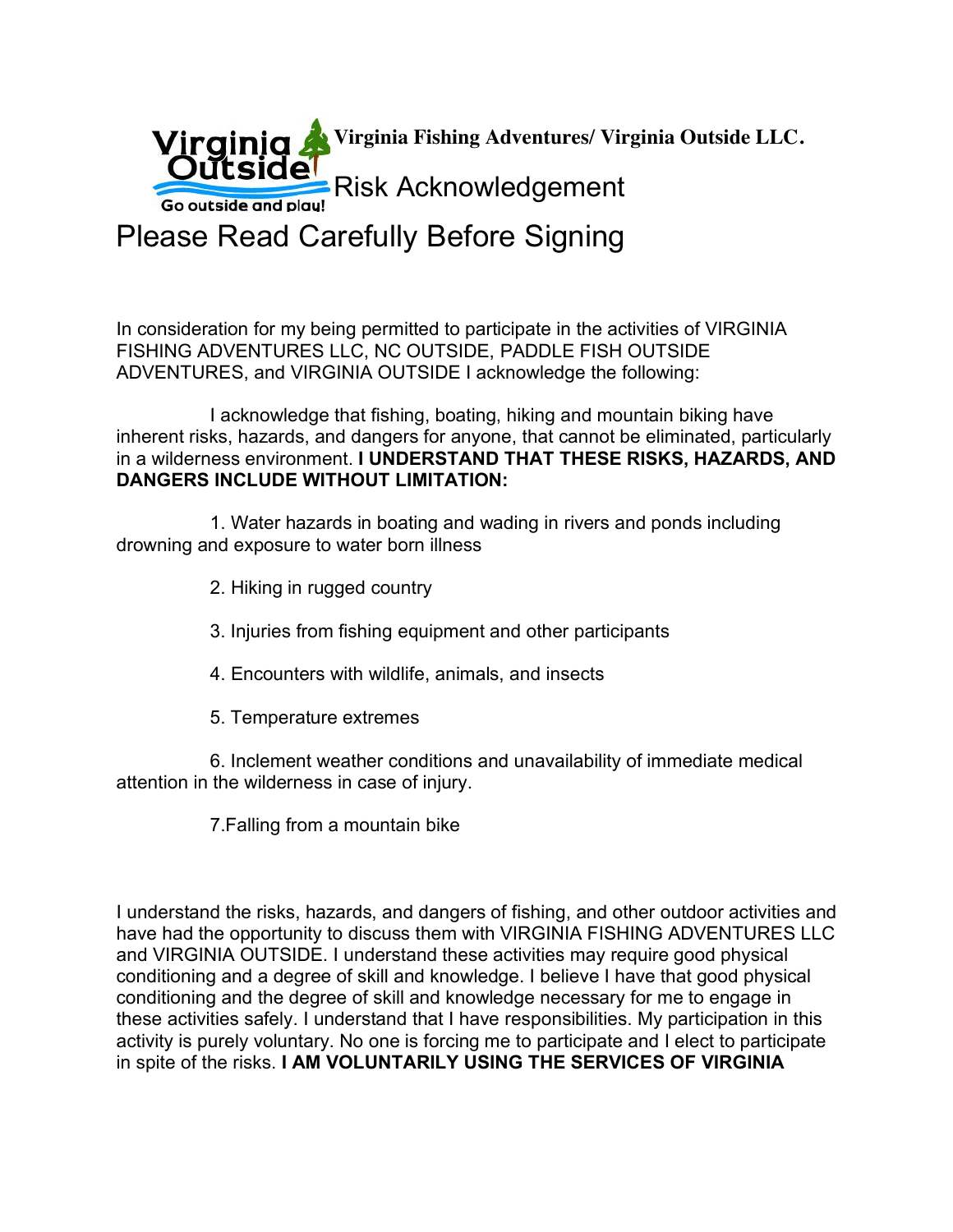#### **FISHING ADVENTURES LLC and VIRGINIA OUTSIDE WITH FULL KNOWLEDGE OF THE INHERENT RISKS OF INJURY, PARALYSIS, OR DEATH.**

Lastly, I, for myself, my heirs, successors, executors, and subrogees, hereby **KNOWINGLY AND INTENTIONALLY WAIVE AND RELEASE INDEMNIFY AND HOLD HARMLESS VIRGINIA FISHING ADVENTURES LLC. /VIRGINIA OUTSIDE** and all landowners on whose property they operate, their directors, officers, agents, employees, and volunteers from and against any and all claims, actions, causes of action, liabilities, suits, expenses (including reasonable attorneys' fees) which are related to, arise out of, or are in any way connected with my participation in this activity including, but not limited to, NEGLIGENCE of any kind or nature, whether foreseen or unforeseen, arising directly or indirectly out of any damage, loss, injury, paralysis, or death to me or my property as a result of my engaging in these activities or the use of these services, animals or equipment, whether such damage, loss, injury, paralysis, or death results from negligence of VIRGINIA FISHING ADVENTURES LLC. /VIRGINIA OUTSIDE. Or from some other cause. I, for myself, my heirs, my successors, executors, and subrogees, further agree not to sue VIRGINIA FISHING ADVENTURES LLC. , VIRGINIA OUTSIDE OR any landowner on whose property they operate. As a result of any injury, paralysis, or death suffered in connection with my use and participation in the activities of VIRGINIA FISHING ADVENTURES LLC. OR VIRGINIA OUTSIDE.

Additionally, I acknowledge and approve that photos/video may be taken of participants during programs and used for advertising purposes in print, on social media, and on the company's website or other websites aimed at promoting the company's activities.

#### **I HAVE CAREFULLY READ, CLEARLY UNDERSTAND, AND VOLUNTARILY SIGN THIS WAIVER AND RELEASE AGREEMENT.**

**Dated:** January 4, 2019 Please select who will be participating  $\Box$  Adult  $\Box$  Minor

| Participant's N.<br>Name: |  |
|---------------------------|--|
|                           |  |

First Name<sup>\*</sup>

\_\_\_\_\_\_\_\_\_\_\_\_\_\_

Last Name<sup>\*</sup>

Phone\*